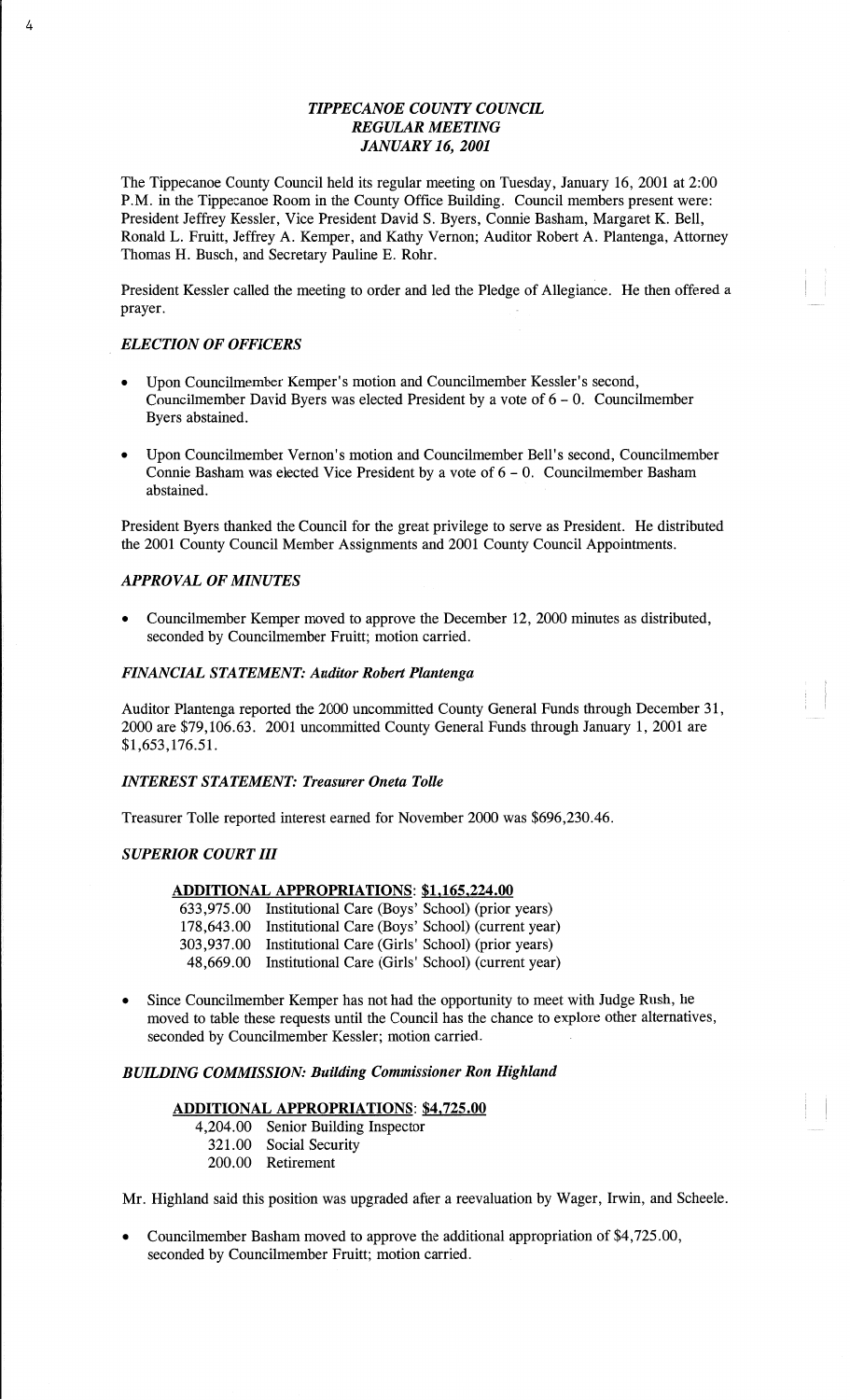| <b>SALARY ORDINANCE</b> Position |                        | Rate      | <b>Salary</b> |
|----------------------------------|------------------------|-----------|---------------|
| Full Time                        | Sr. Building Inspector | 1.562.29/ | 39,224.00     |
|                                  |                        | 1,644.58  |               |

**-** Councilmember **Basham moved** to approve the salary **ordinance,** seconded by **Councilmember Bell; motion** carried.

# *JUVENILE ALTERNATIVES: BEAMES Grant: Director Cathy Smith*

# **ADDITIONAL APPROPRIATIONS: \$69,090.00**

| 25,839.00 | Coordinator             |
|-----------|-------------------------|
| 22,496.00 | Asst. Coordinator       |
| 3,698.00  | Social Security         |
| 2,538.00  | Retirement              |
| 1,691.00  | Workman's Comp          |
| 10,828.00 | <b>Health Insurance</b> |
| 1,000.00  | Travel & Training       |

Ms **Smith** explained that **this** is **a** reimbursable grant for a **joint** venture by the three (3) school corporations, the Division of Family and Children, and Juvenile Alternatives. The program is for elementary **students** K—5 with behavioral problems that interfere with education. She anticipates a **maximum** of eight (8) students will participate the first year. The parents will pay a user fee of \$15.00 per day or \$10.00 for a partial day.

It was noted that the Commissioners intend to create the positions at **tonight's** meeting. Auditor Plantenga corrected the Retirement **amount** to \$2,296.00.

*-* Councilmember Kemper moved to approve the additional **appropriation** of \$68,848.00 **subject** to the creation of the positions by the **Commissioners** at tonight's meeting, seconded by Councilmember Bell; **motion** carried.

| <b>SALARY ORDINANCE</b> Position |                   | <u>Rate</u> | <b>Salary</b> |
|----------------------------------|-------------------|-------------|---------------|
| <b>Full Time</b>                 | Coordinator       | 1.076.62    | 25,839.00     |
|                                  | Asst. Coordinator | 937.33      | 22,496.00     |

**- Councilmember** Kemper moved to approve the salary ordinance **subject** to creation of the **positions** by the **Commissioners** at tonight's **meeting,** seconded by Councilmember Bell; **motion** carried.

#### **<sup>I</sup>***COMMISSIONERS: EDIT Fund* 15: *Commissioners' Assistant Jennifer Weston*

## **ADDITIONAL APPROPRIATION: \$600,000.00**

600,000.00 Debt Service Interest

Mrs. **Weston explained that this** is the **finalization** of the **bond** issuance for the parking **garage.**  She adjusted the **amount** to \$515,000.00.

**<sup>0</sup>**Councilmember **Basham** moved to approve \$515,000.00 from EDIT Fund 15 for debt service for the parking garage, seconded by Councilmember

## *INFORMATION: Imaging* of *Court Records*

**Phil** Brailler, **Sales** Representative for **Information** & Records Associates, Inc., discussed the replacement of the microfilm system currently **used** by the Clerk to image court records. He said the cost of the first year for the Docu Ware Imaging System will be approximately the same as the **annual** maintenance cost on the microfilm system. The information, stored on CDs, can be accessed in 30 seconds compared to 10 **minutes** on microfilm and will be **indexed** for ready retrieval. The five year lease will cost \$28,280.00 after which the County will own the system.

Commissioner Shedd said the County **needs** to move in **this direction** because it will save employees' **hours** due to the speed of retrieval. The **maintenance** cost for the microfilm system will be used to pay the first **year's** lease.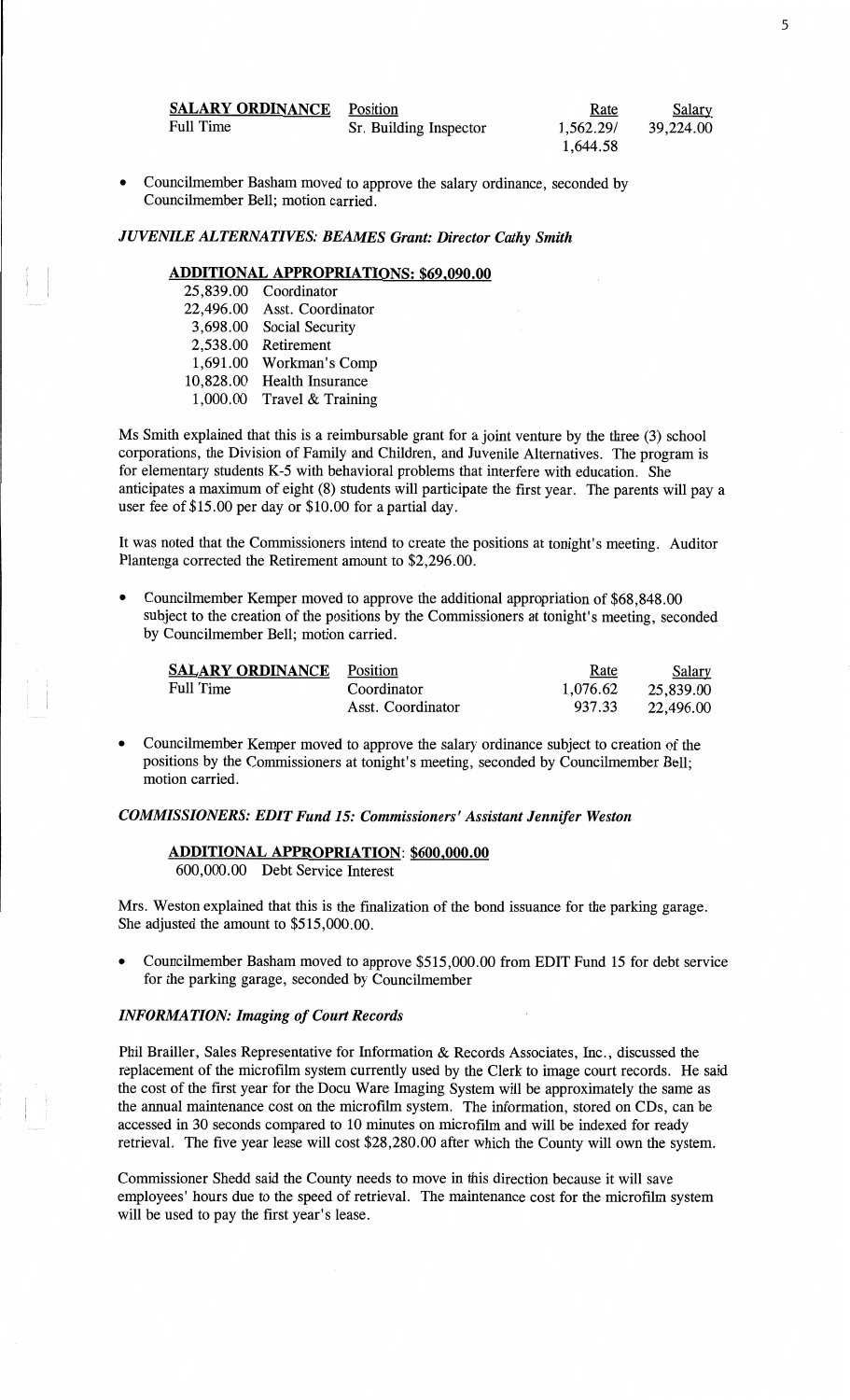#### *MAGISTRATE*

| <b>SALARY ORDINANCE</b> Position |                | <u>Rate</u> | <b>Salary</b> |
|----------------------------------|----------------|-------------|---------------|
| Full Time                        | Court Reporter | 1.399.38    | 33,585.00     |

Auditor Plantenga reported **that** the Magistrate's Court Reporter transferred to Superior Court 6. Because the person the Magistrate hired has more experience than the previous employee, it will be necessary for him to request additional funding at the February meeting.

**0** Councilmember Kessler moved to approve the salary ordinance for the Court Reporter, seconded by Councilmember Fruitt; motion carried.

#### *CARY HOME*

| <b>SALARY ORDINANCE</b> Position |                      | <u>Rate</u> | <u>Salary</u> |
|----------------------------------|----------------------|-------------|---------------|
| Full Time                        | House Supervisor (2) | 1,001.96/   | 53.508.00     |
|                                  |                      | 1,152.79    |               |

It was noted that the Commissioners intend to create these two positions at tonight's meeting. No additional funding is needed.

**<sup>0</sup>**Councilmember **Basham** moved to approve the salary ordinance subjection to creation of the two positions by the Commissioners at tonight' s meeting, seconded by Councilmember Fruitt; motion carried.

## *PARKS DISCUSSION: Superintendent* Ron Dye

Due to **insufficient** staff and equipment, Mr. Dye **said** the Parks Department needs to downsize or ask for additional staff and equipment. He proposed offering the community centers located in Jackson Township, **Buck** Creek, Fair View, and Pleasant Grove Grange and five (5) acres at West Point to the **Township** Trustees. In addition to rents collected, he said the Township has the ability to levy a small recreation tax to support the centers. If **these** properties are released, no additional **manpower** or equipment will be needed by the Parks Department for at least the next five (5) years.

President Byers suggested asking volunteers to mow **these** areas. Mr. Dye responded that, in addition to mowing, water samples **have** to be **taken,** the buildings **have** to be maintained, and trash has to be picked up. He said weekly mowing may not be appealing to **a** volunteer ten years **from** now. He pointed out that liability is incurred when using volunteers.

Councilmember Basham said she favors speaking with the Township Trustees to determine if they want to take over the centers. Mr. Dye said the Parks Department can declare the centers as excess property and either turn the property over to another government entity or obtain two appraisals and take bids.

Councilmember Vernon asked the cost if the Parks Department keeps the properties. Mr. Dye said they need \$94,000.00 for the current equipment replacement program plus an additional \$60,000.00 for equipment to keep all the soccer fields and centers mowed. They would need to increase the equipment inventory from \$450,000.00 to \$510,000.00.

President Byers asked if the Parks Department could utilize Road Crew workers to help with maintenance. Mr. Dye said Road Crew has been used for clean-up and painting preparation on week days but their numbers are limited. Although more Road Crew are available on weekends, use at that time has not been successful because of the lack of supervision. He is unwilling to let Road Crew workers operate power mowers.

Councilmember Kemper would like the Park **Foundation** to approve **Foundation flmds** to catch up the equipment replacement program. Mr. Dye said this is possible but he does not have the authority to commit Foundation funds.

If the centers are retained, Mr. Dye said he will need an **additional** Maintenance Technician at **a**  cost of approximately \$30,000.00 including benefits. This person will be used to mow in the summer and for building and equipment repair in the winter.

**Councilmember** Kessler **thinks** the Parks Department needs to restructure and report to the Council after the Township Boards have been approached regarding the centers. Councilmember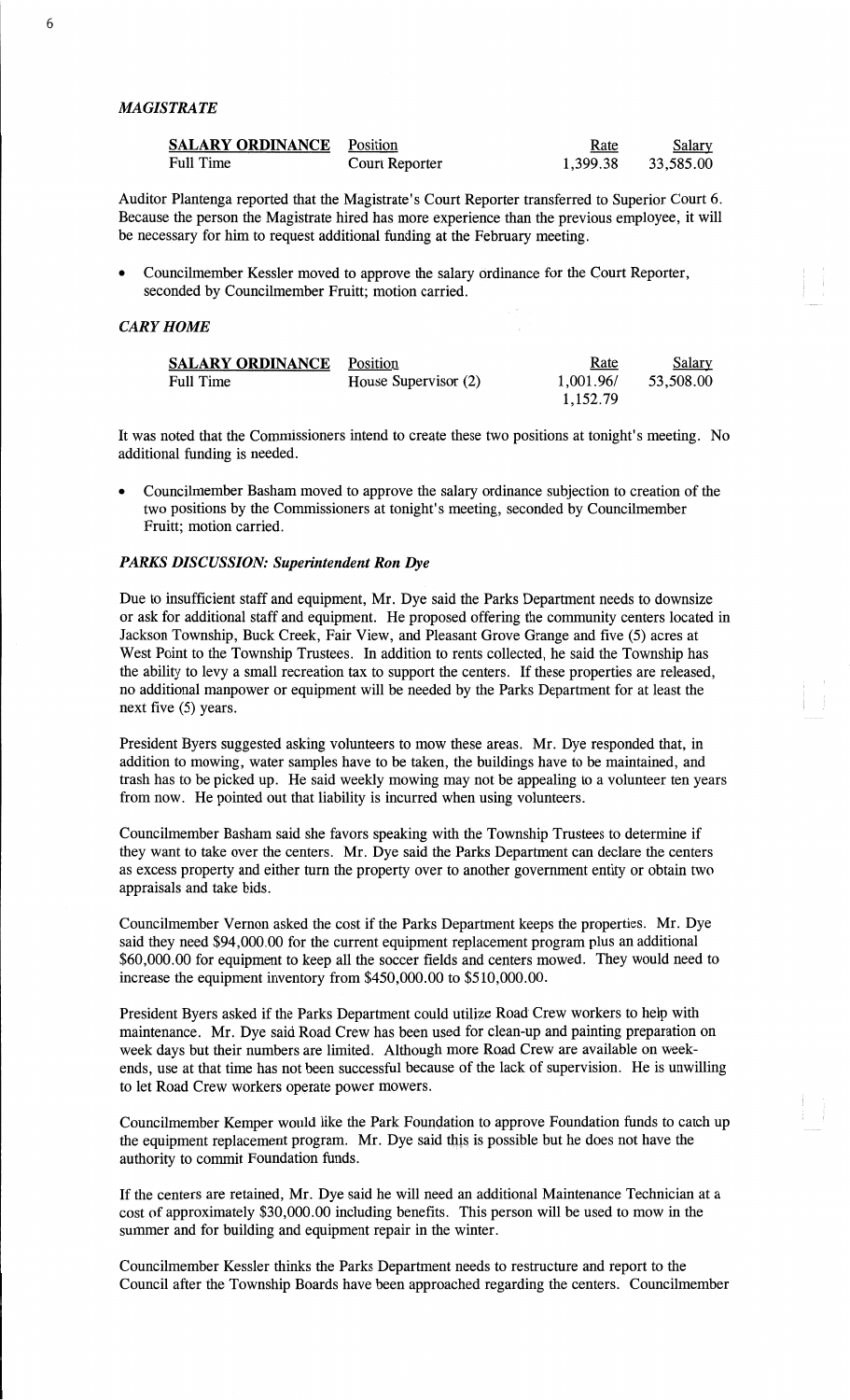Kessler said he would **vote** to **approve** more part-time but **hesitates** to \_vote for additional personnel on the premise that the County **needs** to take care of the personnel it currently has. He suggested approaching the Commissioners for recommendations on capital needs to give the Council some direction. Councilmember Kessler observed that once these properties are deeded to other entities or sold, the County has very little chance of getting them back. He thinks it is contradictory for the **Park** Board to sell five pieces of land after the Council recently appropriated \$2.1 million to give **them** the authority to buy more land.

Mr. Dye asked if **additional** funding will be available to pay for new equipment and **additional**  staff if the centers are not turned over to the Townships. **President** Byers responded that an additional employee was put in the **immediate** needs column during the Non-Capital Goals meeting held on January **11\*. Councilmember** Kessler encouraged Mr. Dye to **present** his additional requests.

Councilmember Basham asked Mr. Dye to approach the **Townships** to determine if they are interested in taking over the **centers** at some point in **time.** 

#### *COUNTY LIBRARY* TAX *RATE DISCUSSION:* Van *Phillips*

Mr. Phillips said the Library Board is seeking the County Council's approval of the establishment of a Capital Projects Fund and the setting of **a** tax rate to fund it. He introduced Joanne Troutner who presented the **capital** projects **they hope** to **fund.** 

Ms Troutner said the Library Board approved the Capital Projects Fund Plan on January 9, 2001 and they will request County Council approval of the Plan at their February 13, 2001 **meeting.**  She outlined how a **Capital** Projects Fund will be used:

Uses for Projects Fund:

Equipment: purchase and repair Building: construct, repair & **replace,** or **remodel**  Site acquisition and development Technology: purchase, upgrade, and maintain Emergencies

Near Future Projects:

New Bookmobile Technology systems: to maintain & upgrade **plus** operational **personne<sup>l</sup>** Additional express check-out **stations**  Purchase & maintain furniture & equipment Acquire property (Gray Bldg.) Building & Grounds maintenance & repair

No opposition was **expressed** during presentations to the **following** groups in the community.

**Farm** Bureau Labor unions Developers School corporations Community & retirement groups Minority community

Ms Troutner noted that an **annual** review and rate setting for the Capital Projects **Fund** by the County Council is required. The Library Board will **present** a **three** (3) Year **Plan** by the February County Council **meeting.** 

Ms Troutner said this Fund will allow the expansion of outreach services, cooperation with West Lafayette Public Library, a northwest community branch, development **east** of I-65, and further development of the Ivy **Tech venture.** 

Mr. **Phillips** provided answers for questions he anticipated the Council might have: The Library Board is proceeding with this in January to enable long range planning. **This** is not the Library's only effort. Over 10,000 **man—hours** are volunteered annually. The Board is working on a Capital Fund drive to purchase fumiture for the Ivy Tech **joint**  venture.

Development of the Tippecanoe Library Foundation is proceeding.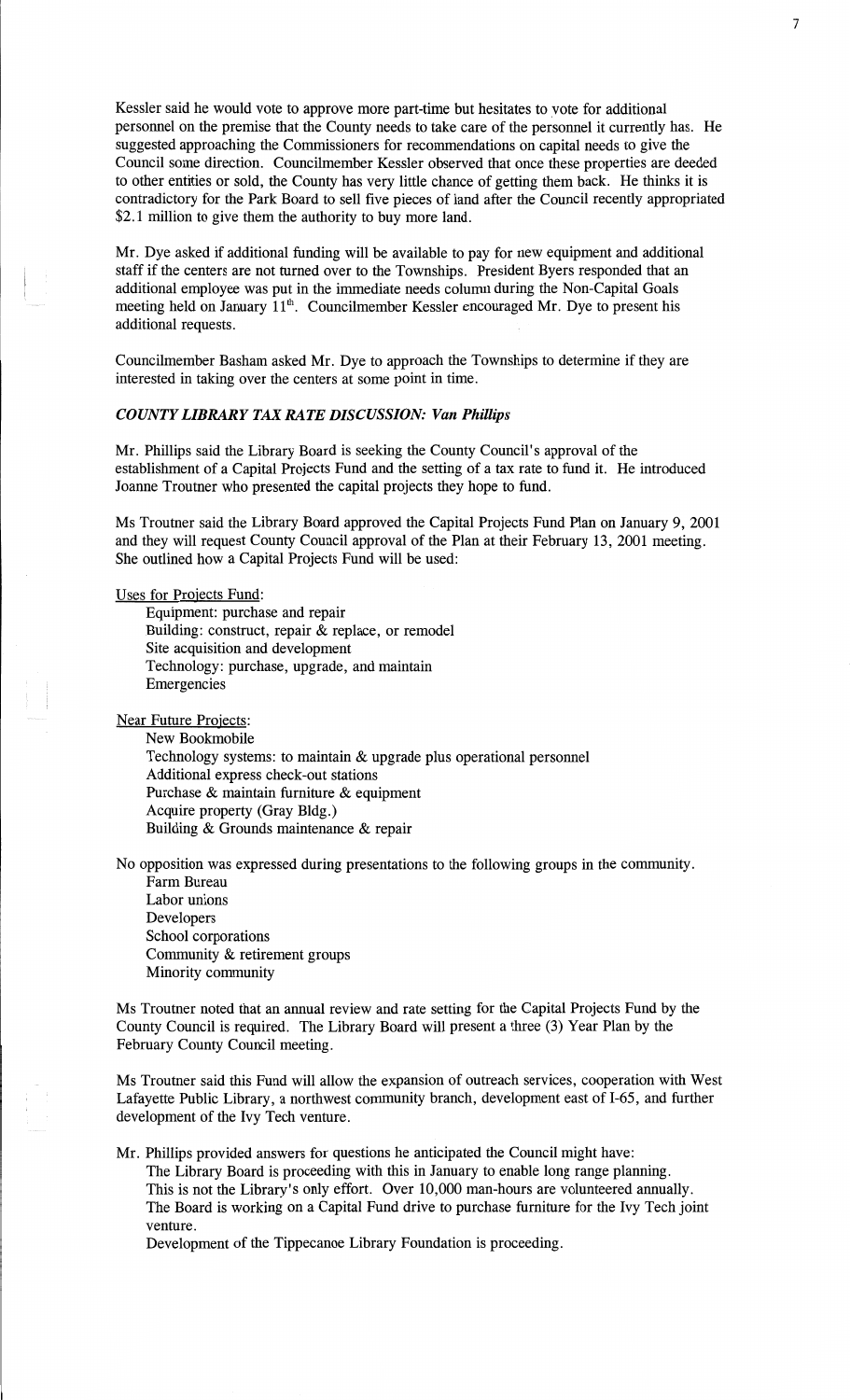Mr. **Phillips** said the Library Board realizes there are a lot of needs in the County, but the Library is providing services to the community.

Councilmember Kessler said we need to give the community the opportunity to gain knowledge and our Library does this by assisting all ages and cultures. He favors approving a rate for a Capital Fund to help give **them** the tools they need.

President Byers asked if the Library's Plan is conservative or it is a "wish" list. Mr. Phillips and Board President Dan Taylor believe that it is conservative. Mr. Taylor said it is flexible but includes absolute **needs** as well as long-range strategic planning. He thinks it is essential for growth of the Library.

Councilmember Fruitt commented **that** he wants to be convinced **that** the State has completed its obligation for the Ivy Tech **joint** venture with **Vincennes** University before we embark on a tax increase.

Jerry Withered, Facilities Committee, said the joint building venture between the County Library and Ivy Tech is a "win-win" situation because it only cost each participant one half (1/2) of the cost of building a library alone. He pointed out that this library can be used by all citizens of the County as well as the faculty and **students** at Ivy Tech.

Councilmember Kemper reminded the Council that Mr. Taylor is the County Council's representative on the Library Board. He said he has discussed **this** issue with Mr. Taylor and recommended that other Councilmembers **also** speak with Mr. Taylor.

Councilmember Vernon wondered about the timing of holding a special evening County Council meeting sometime between the Council's February 13th meeting and the March 13th meeting to hear public comments on the rate request. Joel Robinson, Library Director, said the Council has until August 1st to set a rate.

## *S URVEYOR: Steve Murray*

## **DRAINAGE**

Mr. Murray discussed the importance of drainage to the County's development. He distributed copies of the Ph **2 Storm** Water Federal Regulations which will be the Surveyor's largest new responsibility. Mr. Murray has begun a needs assessment by distributing questionnaires to the various entities in the County for recommendations and expects results in the **next** two to three months. Referring to Permit Requirements in the regulations, he said #3, **Elicit** Discharge Detection and **Elimination** (pollution), will require additional staff. He said additional ordinances will **also** be necessary. Funding of \$3 million was budgeted in **EDIT** and he expects to receive grants from IDEM. The Storm Water Plan is due by March 2003.

President Byers suggested meeting with Councilmembers individually to **explain** in greater detail.

#### **DRAINAGE FEES**

Mr. Murray said the County currently provides ten (10) free review hours to developers for drainage that equates to \$650.00 per development. He thinks it will be wise to move toward an application fee and fewer free review hours to bring more money into the General Fund. He plans to meet with developers to discuss lowering the number of free hours.

#### *OTHER BUSINESS*

#### **MEDIATION**

President Byers announced that he and Councilmember Kessler will represent the Council at the Mediation **Session** in response to Judge Melichar's Order that will be held in the County **Office**  Building at 9:00 A.M., Tuesday, January 23, 2001.

#### **PROJECT 2020**

Commissioner **Benson** announced **a** meeting of Project 2020 will be held at 7:00 P.M. on Thursday, January 25, 2001 at Lafayette City Hall. She said it is time for contributions from government.